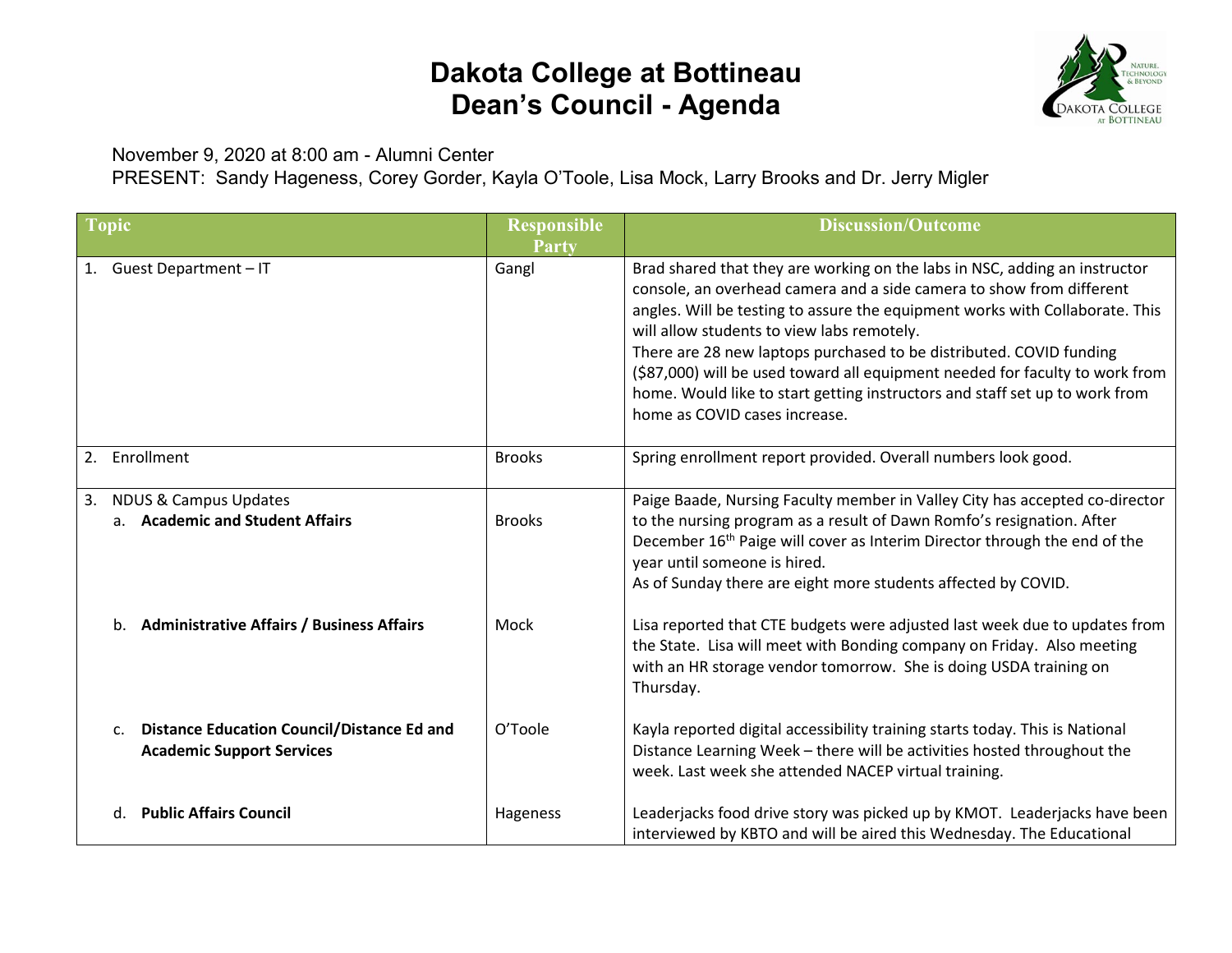## **Dakota College at Bottineau Dean's Council - Agenda**



|        | Outreach brochure will be updated adding a virtual option. Updating<br>postcards. Working on the strategic recruitment and marketing analysis.<br>The Veteran's Day flag raising ceremony for DCB will be held tomorrow<br>morning at 10 in front of Thatcher Hall.                                                                                                                                                                                                                                                                                                                                                                                                                                                                                                                                                               |
|--------|-----------------------------------------------------------------------------------------------------------------------------------------------------------------------------------------------------------------------------------------------------------------------------------------------------------------------------------------------------------------------------------------------------------------------------------------------------------------------------------------------------------------------------------------------------------------------------------------------------------------------------------------------------------------------------------------------------------------------------------------------------------------------------------------------------------------------------------|
| Gorder | Women's hockey played in Fargo this weekend. Men's and Women's BB was<br>out of town this weekend and everything went very well. There were a few<br>student athletes that went to Fargo over the weekend and one tested<br>positive for COVID.                                                                                                                                                                                                                                                                                                                                                                                                                                                                                                                                                                                   |
| Migler | There were approximately 140 individuals that participated in last week's<br>COVID testing held on campus. There are approximately 7 cases identified.<br>The NDUS is piloting a new rapid COVID testing system and results are<br>received within 20 minutes. DCB will be part of the pilot testing.<br>MSU is meeting tomorrow and will be discussing what to do with class<br>schedule after Thanksgiving.<br>Installing a new air handling unit, chiller as well as duct clearning in Molberg.<br>Photography building will receive a new furnace. The one that's there has a<br>cracked heat exchanger and not heating like it should.<br>Clery report is due in December to be completed by Security.<br>EADA (Equity in Athletics) report is due this fall.                                                                |
|        | The Faculty Senate had a special meeting last week to discuss students not<br>returning after Thanksgiving for the remainder of the semester, learning<br>remotely. Current plan is to continue with on-campus instruction moving<br>finals up one week. There is an impression that cases may increase over the<br>holidays. VCSU plan reviewed. Discussion held on providing a remote<br>learning option after Thanksgiving. If students would want to leave early, the<br>students would need to complete a request and get registered for spring<br>before leaving. There is a virtual option for labs that a few of the science labs<br>have available. Athletics reported that men's and women's basketball<br>doesn't have any games after Thanksgiving. Hockey may be able to adjust<br>the schedules with enough notice. |
|        |                                                                                                                                                                                                                                                                                                                                                                                                                                                                                                                                                                                                                                                                                                                                                                                                                                   |